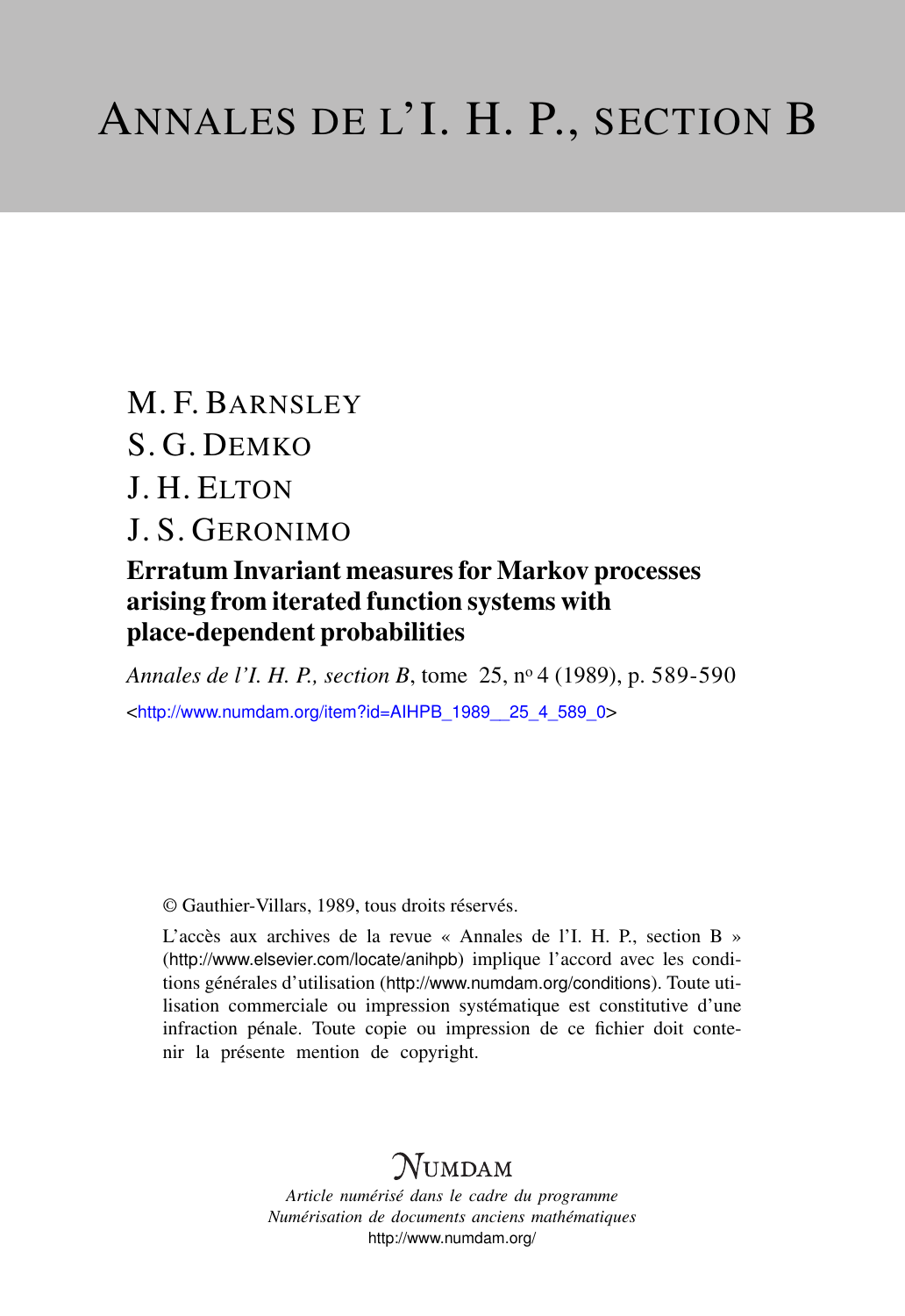Vol. 25, n° 4, 1989, p. 589-590. Probabilités et Statistiques

### Erratum

## Invariant measures for Markov processes arising from iterated function systems with placedependent probabilities

by

#### M. F. BARNSLEY, S. G. DEMKO, J. H. ELTON and J. S. GERONIMO Ann. Inst. Henri Poincaré, vol. 24, n° 3, 1988, p. 367-394

The proof given for Lemma 2. 5, pg. 374, while correct for certain spaces, e.g.  $\mathcal{R}^1$ , is incorrect in general, as it assumes special properties of the modulus of continuity. A correct proof is obtained by replacing from the beginning of the proof through lines 13, page 375, by the following:

*Proof.* - Note that each  $\varphi_i$  is non-decreasing, and  $\varphi_i(t) \leq 1$  for all t, since  $|p_i(x)-p_i(y)| \leq 1$  for all x, y. Let

$$
\varphi_0(t) = \begin{cases} t, & 0 \le t \le 1 \\ 1, & t > 1. \end{cases}
$$

Let  $\varphi = \varphi_0 \vee \varphi_1 \vee \ldots \vee \varphi_N$ , where  $t \vee u$  denotes max { t, u }. It is clear that (p also satisfies Dini's condition.

Sublemma. - Let  $\varphi$ : [0, 1]  $\rightarrow$  [0,  $\infty$ ) be non-decreasing, with

$$
\int_0^1 \frac{\varphi(t)}{t} dt < \infty.
$$

Then there exists  $\psi$ :  $[0, 1] \rightarrow [0, \infty)$  such that  $\psi(t) \geq \varphi(t)$  for all t,

 $\frac{\Psi(t)}{t}$  is non-increasing, and f

$$
\int_0^1 \frac{\psi(t)}{t} dt < \infty.
$$

*Proof.* – W.L.O.G. assume  $\varphi$  (\*) =  $\varphi$  (t),  $\forall$  t. Let  $f(t) = \varphi(t)/t$ . We shall use the "rising sun" lemma of F. Riesz (Boas, page 134) : Let E be the "shadow region" for the sun rising in the direction of the positive x-axis; that is,  $E = \{ t \in (0, 1) : \exists x > t \text{ with } f(x) > f(t) \}.$  Then E is an open set and if  $(a, b)$  is any one of the open intervals comprising E,  $f(x) \leq f(b)$  for  $x \in (a, b)$ , and  $f (a) = f (b)$  since f is right-continuous and has only upward jumps.